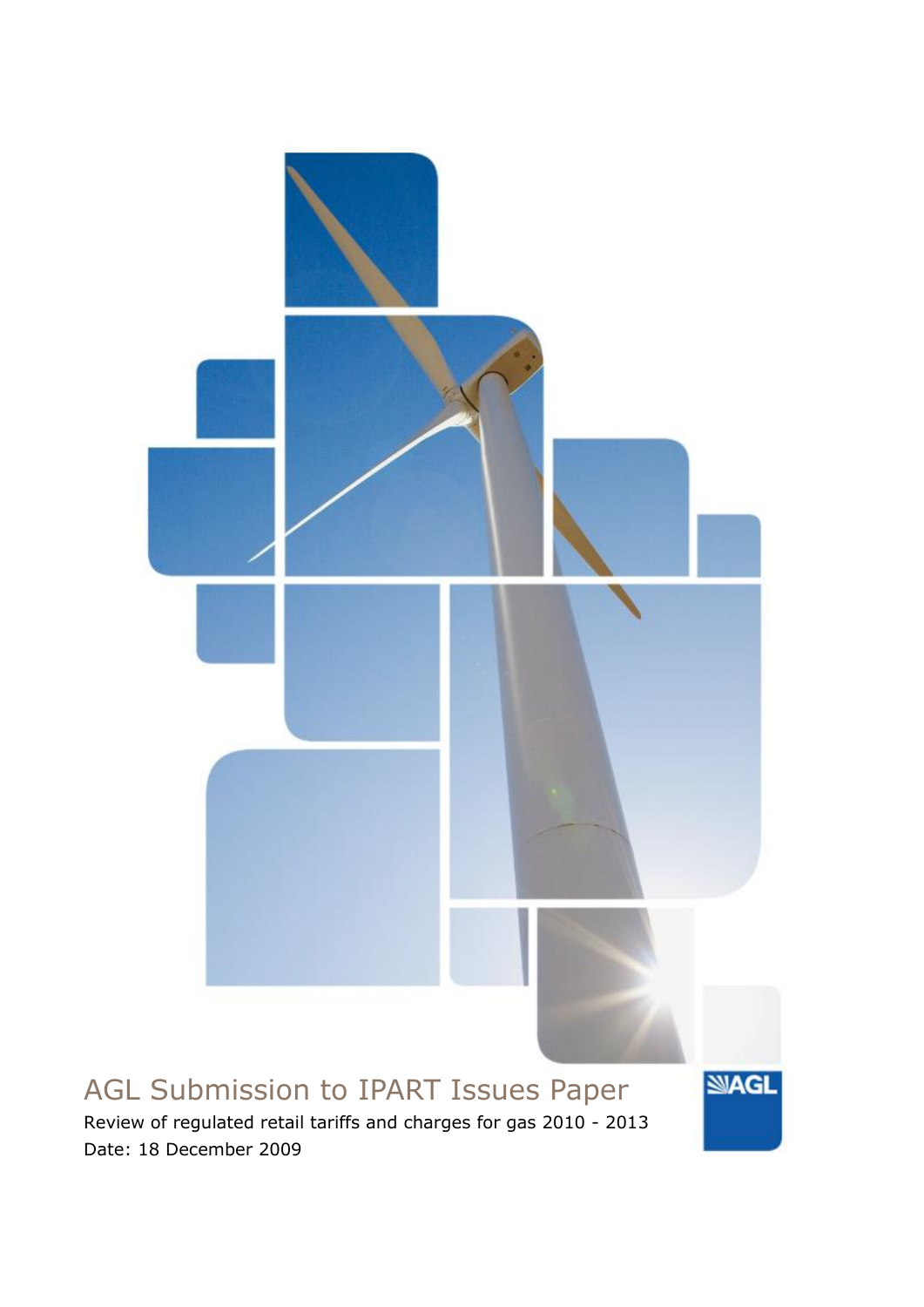

# Table of Contents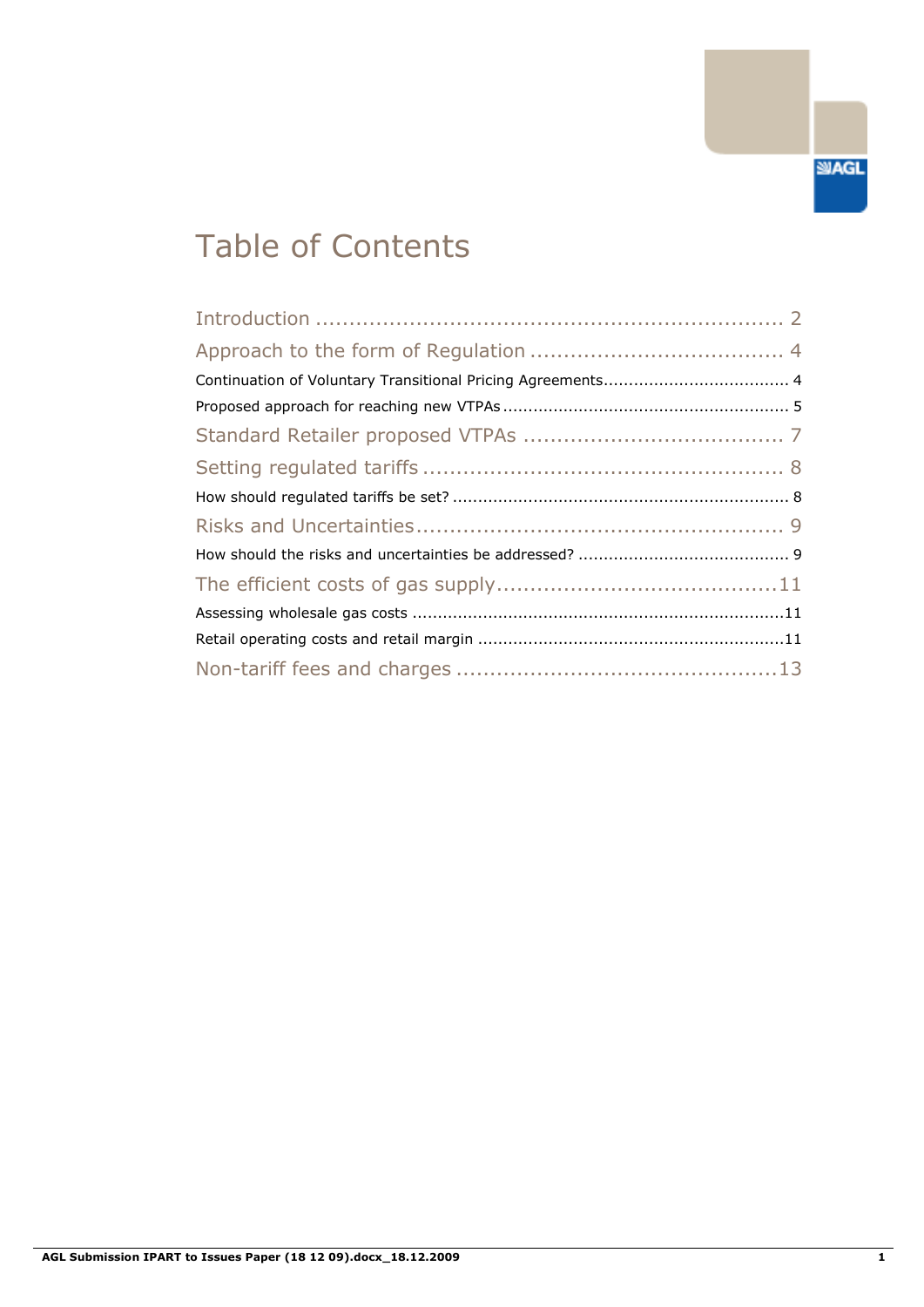

## Introduction

AGL welcomes the opportunity to provide this submission to the Independent Pricing and Regulatory Tribunal *(IPART)* in respect of the Review of regulated retail tariffs and charges for gas 2010-2013 Issues paper *(Issues Paper)*. The Issues paper follows the Direction and Terms of Reference *(TOR)* issued by the NSW Minister for Energy on 19 August 2009 requesting IPART to continue regulating retail tariffs and charges for a further three year period to 2013.

AGL is committed to providing its customers with gas and electricity at reasonable prices and has always endeavoured to ensure its prices reflect the costs and risks incurred in supplying gas and electricity. AGL has proposed that a continuation of the Voluntary Transitional Pricing Agreements *(VTPAs),* altered to allow the pass through of network and carbon related costs, as the most appropriate form of price regulation, which will allow the objectives under section 3 of the Gas Supply Act 1996 to be met, which are:

- To encourage the development of a competitive market in gas, so as to promote the thermally efficient use of gas and to deliver a safe and reliable supply of gas in compliance with the principles of ecologically sustainable development
- To facilitate the continuity of supply of natural gas to customers; and
- To promote the safe use of gas.

The VTPA proposed by AGL for the forthcoming regulatory period is based on a predetermined threshold index on all tariff categories for the retail component of the total default tariff. Under the proposed VTPA, average price variations that are less than or equal to the threshold index would be allowed. Where AGL applies for an increase outside the threshold index for the retail component, regulatory review and approval by IPART is required. The benefits of continuing with this light-handed approach are as follows:

- Meets the government's policy objectives;
- Ensures a stable price path in transition to market based default prices;
- Allows year to year variations of retailer costs to be managed more effectively (by providing a smooth price path to customers);
- Promotes competition in the energy market and ensuring the public receives the benefit of a competitive market by allowing a more flexible approach to pricing which can be more reflective of market conditions and result in more efficient market outcomes; and
- Generally reduces the need for regulatory intervention in the market as reviews will only be required for 'CPI plus<sup>1</sup>' proposals.

AGL also notes that provision of pass through arrangements for both network operator charges and the market costs associated with the introduction of the Carbon Pollution Reduction Scheme *(CPRS)* will provide retailers with the security and flexibility to ensure recovery of network charges and market carbon costs whilst providing a degree of comfort to consumers through incorporation of a "regulatory oversight" function by IPART, whereby, IPART can undertake a review of the pass

-

<sup>&</sup>lt;sup>1</sup> In the case of AGL's proposal where annual increases are limited to CPI on average.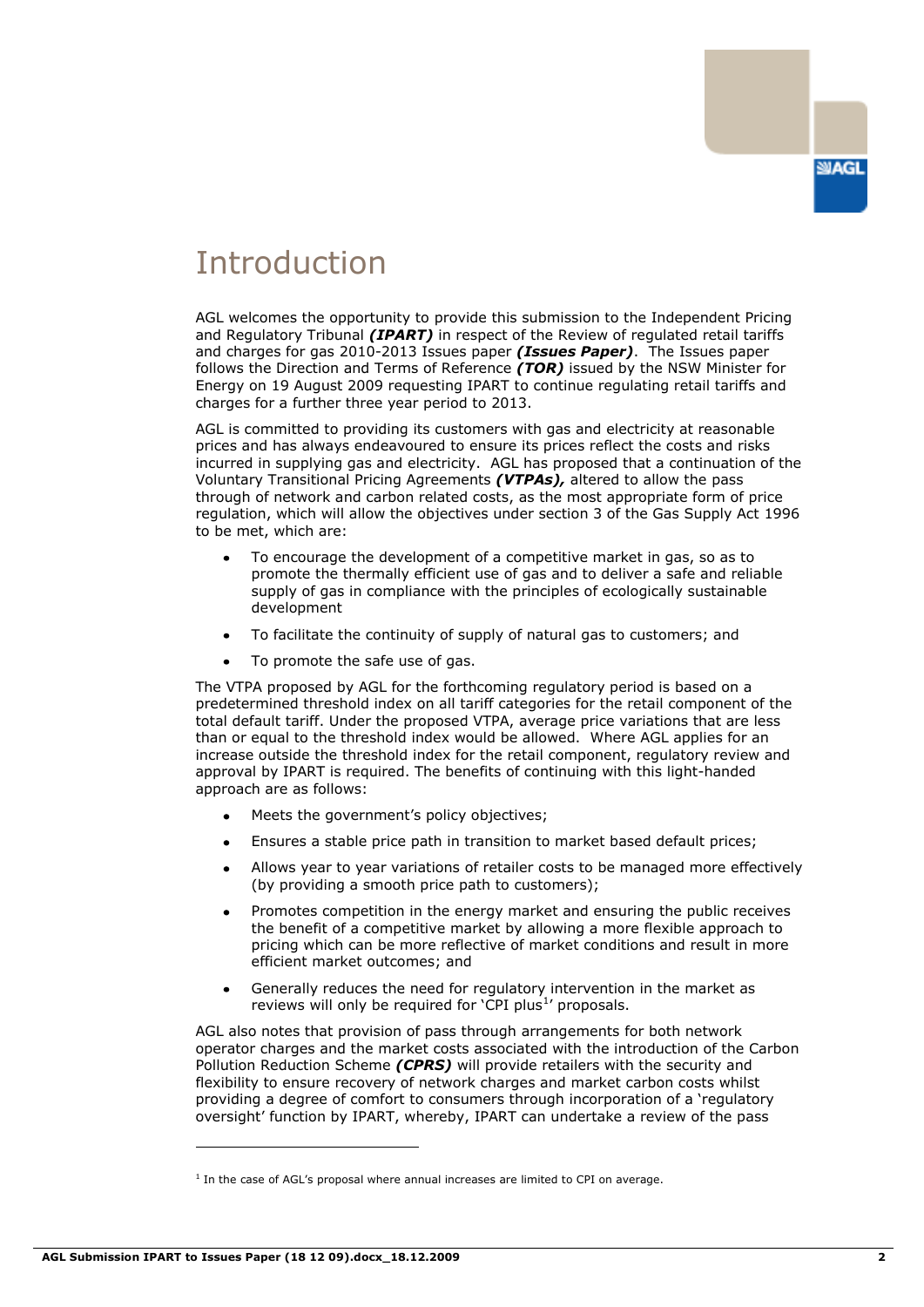through amount post adjustment should there be any concern or as a matter of general review.

It is also apparent from the commentary by IPART in the Issues paper that VTPAs are to be considered a stepping stone towards deregulation. A continuation of these light handed pricing arrangements, limited where possible to regulatory oversight will continue to assist the market to develop both in terms of competition and reducing customer reliance on regulatory tariffs. It would be sensible that the next step for NSW gas tariffs is for the complete removal of regulatory review and approval whilst maintaining regulatory oversight. AGL therefore, recommends that IPART consider including recommendation to the NSW Minister for Energy in its draft decision that removal of retail price regulation should be considered at the end of the forthcoming regulatory period (2010 – 2013).

AGL looks forward to assisting IPART in its review and therefore, where relevant and appropriate, has provided response to the specific questions raised by IPART in the Issues paper.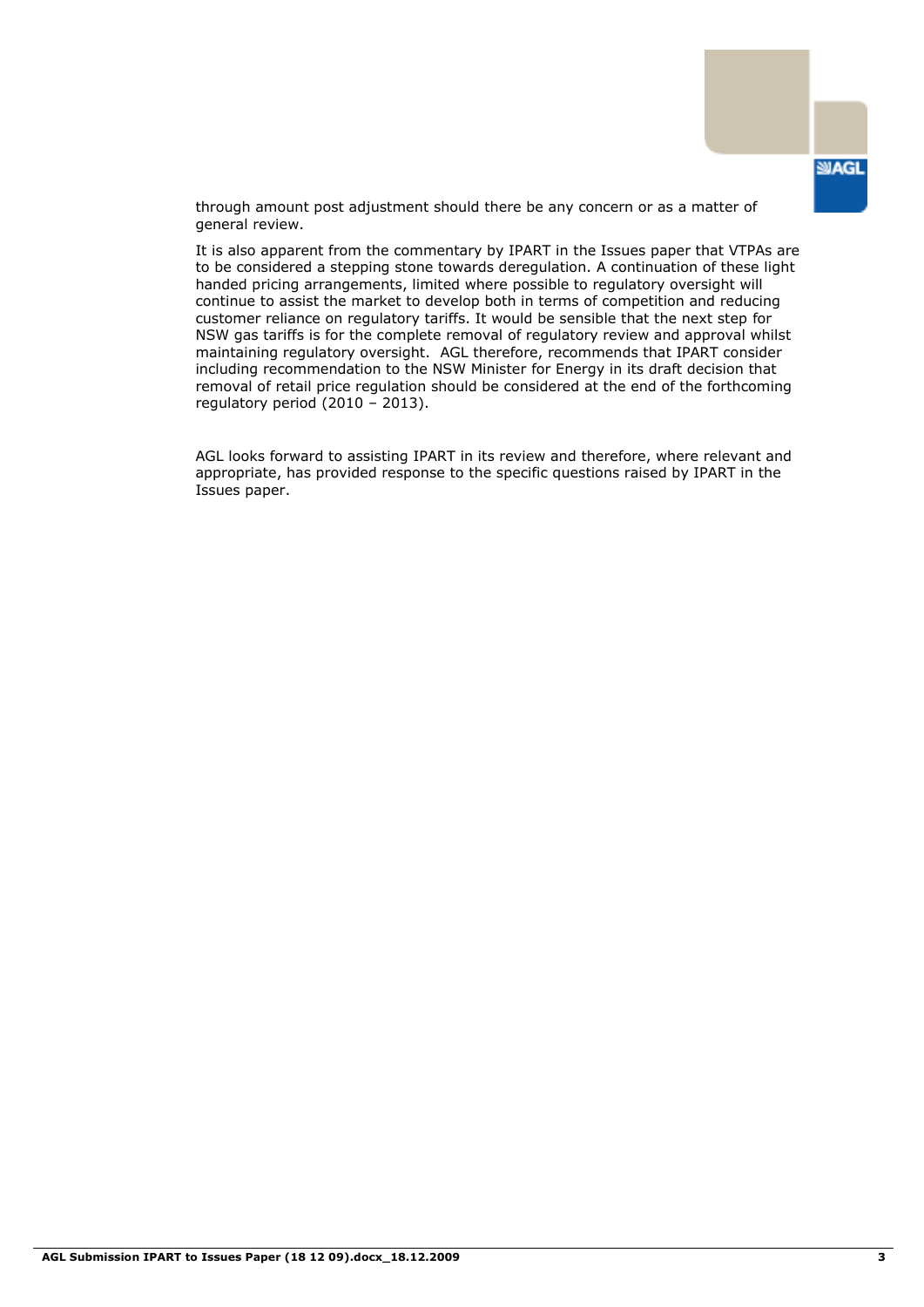**SMAGL** 

# Approach to the form of Regulation

### **Continuation of Voluntary Transitional Pricing Agreements**

*Do Voluntary Transitional Pricing Agreements (VTPAs) continue to be an appropriate form of regulation for the Standard Retailers' regulated retail gas tariffs, given the objectives and context for this review? Are there enhancements that can be made to the current approach?*

AGL"s preferred position is the complete removal of retail price regulation, allowing the market to set efficient and competitive gas prices through vigorous competition. However, in the absence of a deregulated pricing regime AGL considers that VTPAs have been, and continue to be, an effective form of regulation and an appropriate transitional measure. The VTPAs allow a retailer the flexibility to adjust tariffs annually without the requirement for costly regulatory approval processes, yet retaining a level of 'safety net' regulation for small gas customers.

Where the prices determined under the VTPAs are such that retailers are able to operate sustainably in the market, VTPAs allow the relevant objectives under the Gas Supply Act 1996 to be met, specifically that the VTPAs are developed so as:

- To encourage the development of a competitive market in gas, so as to promote the thermally efficient use of gas and to deliver a safe and reliable supply of gas in compliance with the principles of ecologically sustainable develop
- To regulate gas reticulation and gas supply, so as to protect the interests of customers and to promote customer choice in relation to gas supply
- To facilitate the continuity of supply of natural gas to customers and
- To promote the safe use of gas.

*What (if any) other forms of regulation should we consider?*

As noted above, AGL is of the view that the removal of retail price regulation where a market has demonstrated effective competition is the most effective means of ensuring market competitive pricing. However, as a transitional measure in the interim period leading to the AEMC review of competition and subsequent recommendations for removal of price regulation by the AEMC, AGL believes that VTPAs present the most efficient, effective and appropriate form of light-handed price regulation.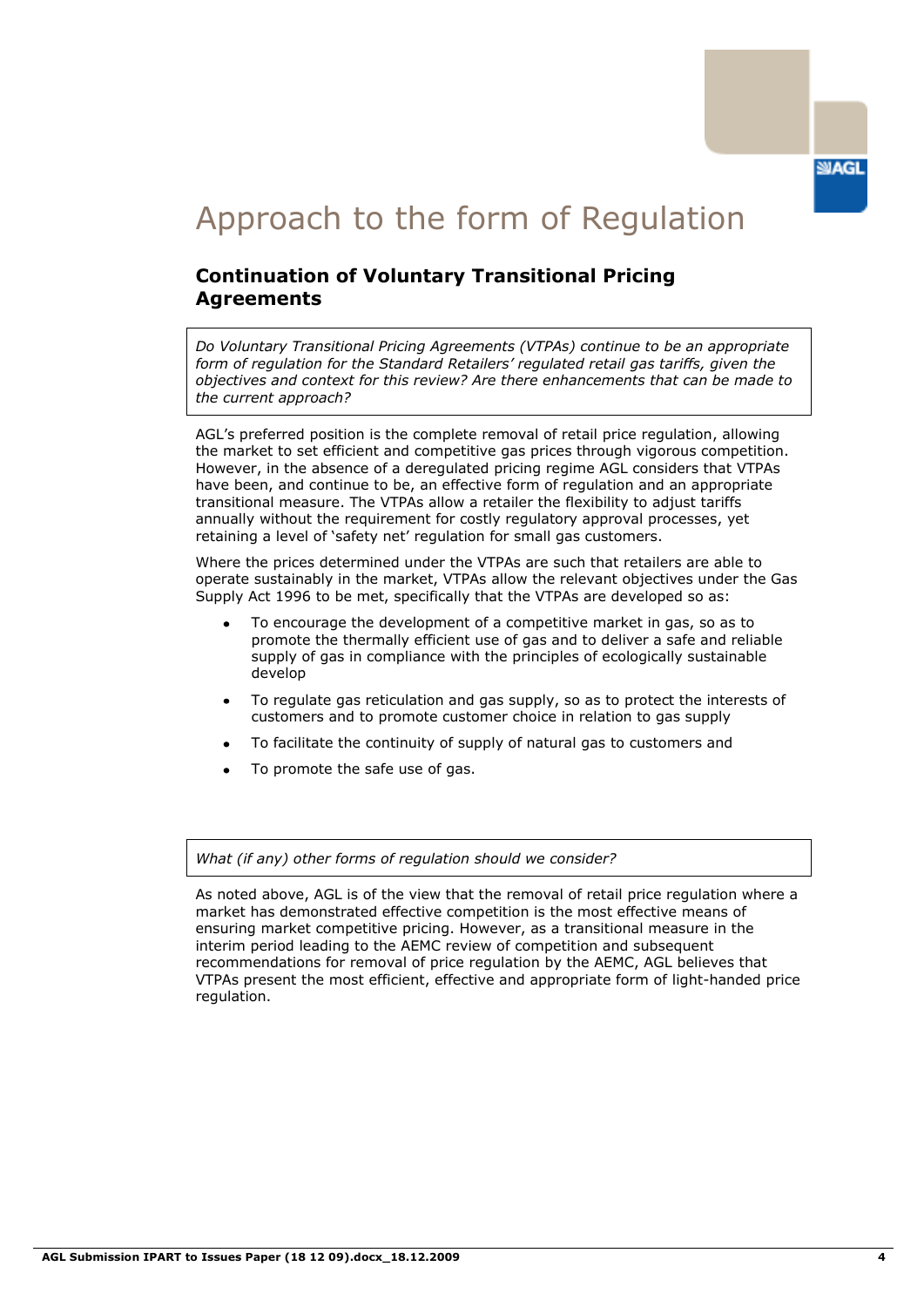### **Proposed approach for reaching new VTPAs**

*Is there adequate information available for customers to make informed choices when choosing a gas supplier? If not, what measure could be implemented to address this?*

AGL believes there is sufficient publicly available information for customers to enable exercise of choice of retailer and/or product. This information includes retailer websites and comparison and information sites (e.g. Go Switch, Switchwise, Energy Watch, ChoiceSwitcg.com.au, shoparound.com.au, to name a few). While many tools are computer and Internet based, customers are still able to make contact with retailers via contact centres to obtain information from a contact centre representative.

In addition, AGL notes that full retail competition has been in place in NSW since January 2002 – a period of 8 years. Since this time, the level of retailer activity and customer participation (either by a customer switching products or consciously deciding to stay on a regulated product) has increased. The gas market currently demonstrates a number of the characteristics of a competitive market, specifically:

- The 2006 IPART household survey<sup>2</sup> identified that there is a very large percentage, 93%, of customers who are aware they can choose their gas supplier – a considerable increase on from the 2003 survey which produced a result of 76%.
- Customers have choice, in that there are around 14 licensed retailers in NSW of which around 7 are currently servicing the residential and/or business market<sup>3</sup>.
- The NSW energy market is a 'warm active market' ranked 5<sup>th</sup> in the world for customer switching<sup>4</sup>; and
- There exists a broad range of market offers available for customers to choose from.

AGL has outlined in previous submissions to IPART that the necessary features to assess that a market exhibits effective or workable competition is consistent with those identified by KPMG, in its report on the Effectiveness of Competition and Retail Energy Price Regulation, which are<sup>5</sup>:

- Customers are aware that they have a choice;
- Customer know how to exercise choice and it is easy to do; and
- Choices (i.e. Offers) are being made available to them.

AGL is of the view that the NSW gas market currently exhibits these features.

-

<sup>2</sup> Independent Pricing and Regulatory Tribunal *"Residential energy and water use in Sydney, the Blue Mountains and Illawarra, Results from the 2006 household survey"*, Research Paper, November 2007, p. 5

<sup>3</sup> Information from IPART website: http://www.ipart.nsw.gov.au/electricity/licensing.asp

<sup>4</sup> VaasaETT Utility, *"Customer Switching Research Project – World Energy Retail Market Ranking"*, Fourth Edition, October 2008

<sup>5</sup> KPMG "*The Effectiveness of Competition and Retail Energy Price Regulation*", A discussion paper prepared by KPMG for the Energy Retailers Association of Australia, December 2003, p.4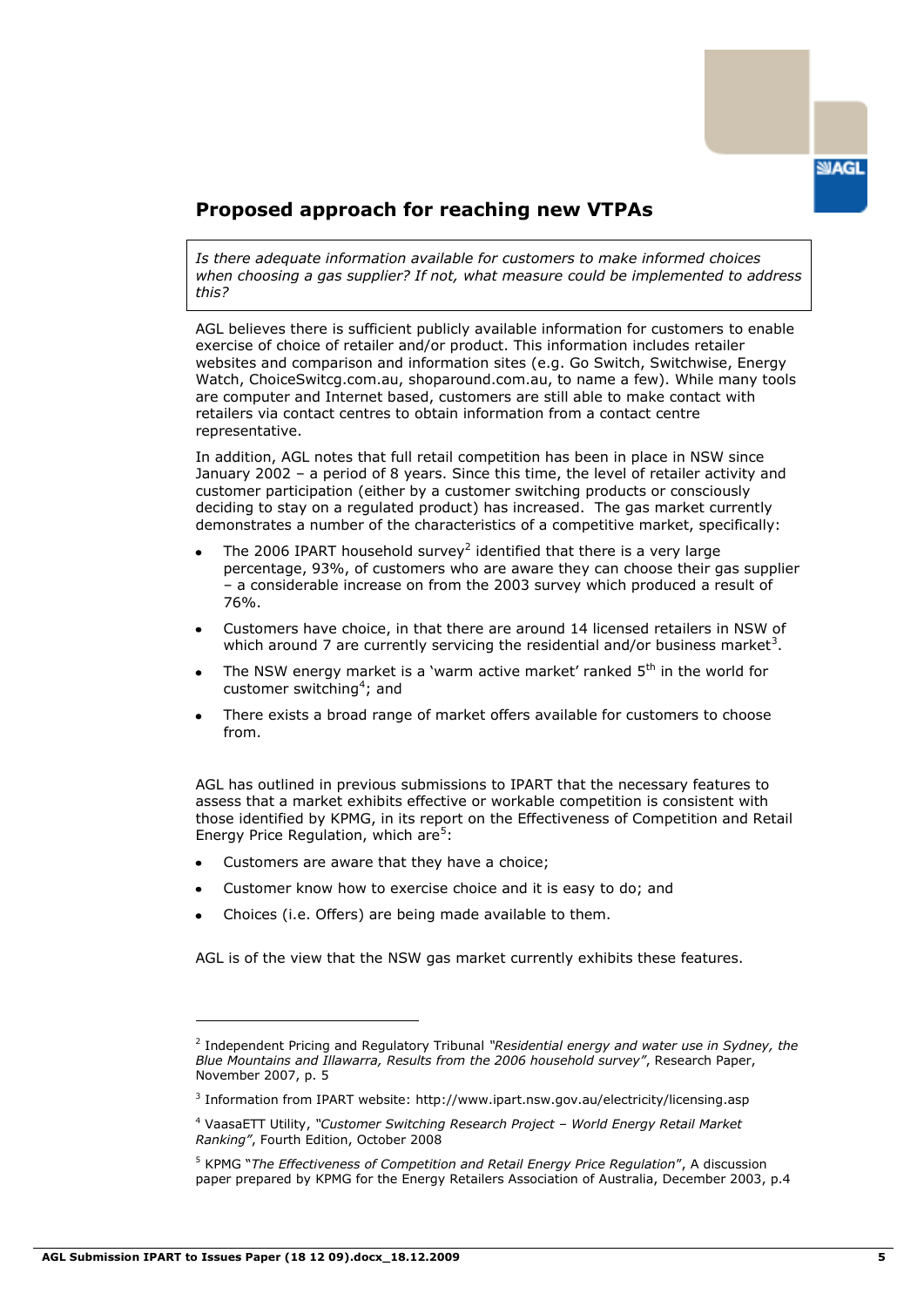*Are the proposed assessment criteria appropriate to guide our analysis and decisionmaking for this review?*

The Tribunal has opted for the following assessment criteria to guide it in undertaking its analysis, testing options and making decisions for the 2010 Determination.

- *1. Protect small retail customers by:*
	- *(a) resulting in prices that are based on the efficient cost of supplying gas to small retail customers; and*
	- *(b) facilitating the development of effective retail competition*
- *2. Be consistent with the aim of promoting the efficient, safe and reliable supply and use of gas*
- *3. Be consistent with the aim of reducing customers' reliance on regulated retail tariffs*
- *4. Be consistent with principles of regulatory best practice by:*
	- *(a) ensuring that where possible, decisions are made by parties in the best position to make those decisions (avoid micro-management)*
	- *(b) being practical, pragmatic and feasible*
	- *(c) being simple and understandable*
	- *(d) being targeted at the regulatory objectives*
	- *(e) being proportionate with the problem*
	- *(f) being internally consistent*
	- *(g) being as transparent as possible.*

AGL supports the stated assessment criteria, and notes that the success of the regulatory process in achieving the stated aims above is to ensure that tariffs are set at levels which aim to allow retailers to recover the efficient and prudent costs to service the regulated customer base whilst maintaining a sustainable business. Tariffs set at these levels will, continue to encourage retailer participation and rivalry in the NSW gas market, increasing general competition and the number of competitive market contracts available to small retail customers.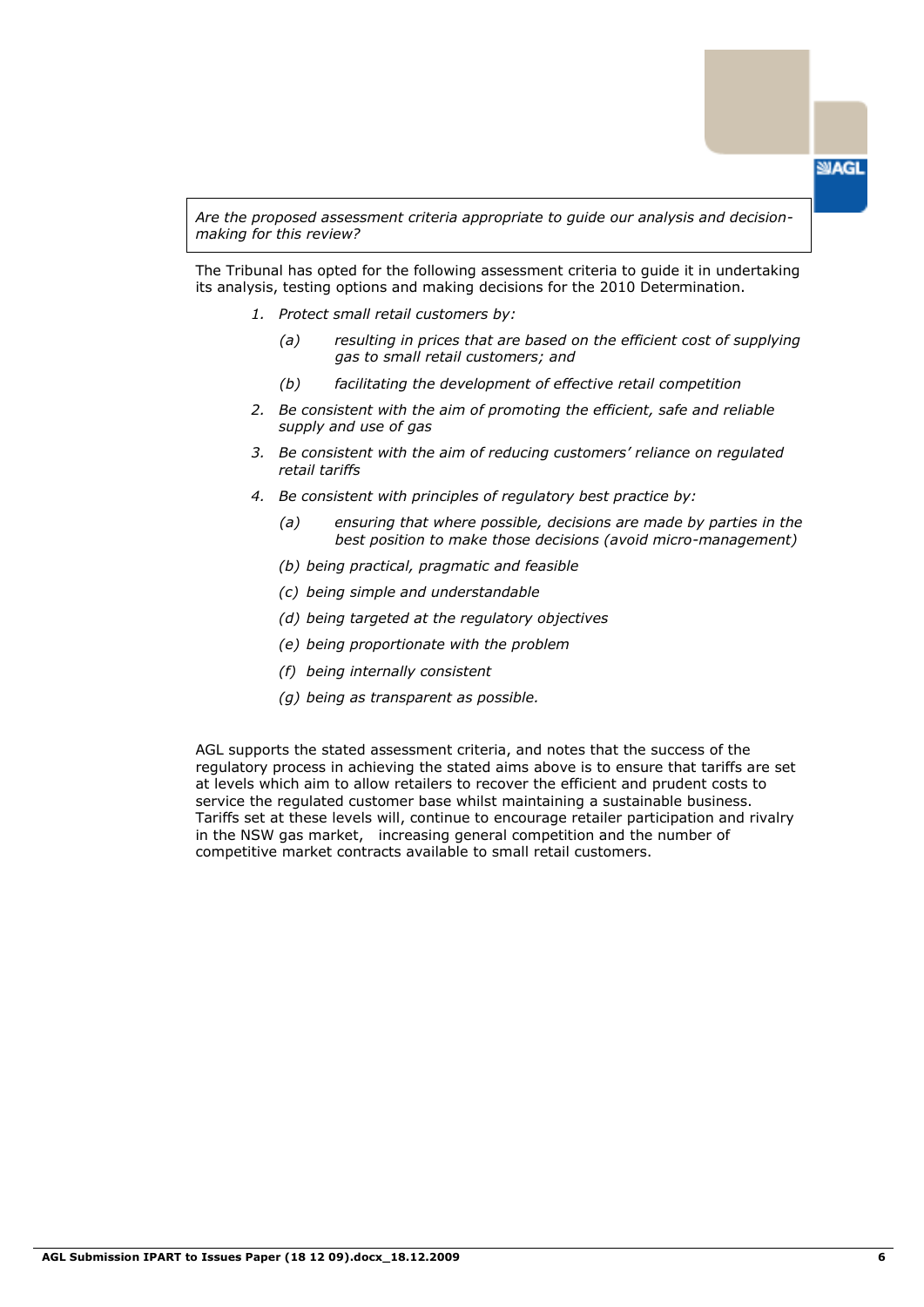

## Standard Retailer proposed VTPAs

*Do stakeholders consider that the Standard Retailers' proposals are reasonable in general? Are there any specific issues or individual components of the proposals that stakeholders wish to comment on?*

AGL has reviewed the proposals submitted to IPART for review by Origin Energy, Country Energy and ActewAGL. AGL generally supports the positions taken by each of the Standard Retailers and considers that each retailer should be provided the opportunity to tailor a VTPA to reflect their operating cost and tariff structure and retailing environment.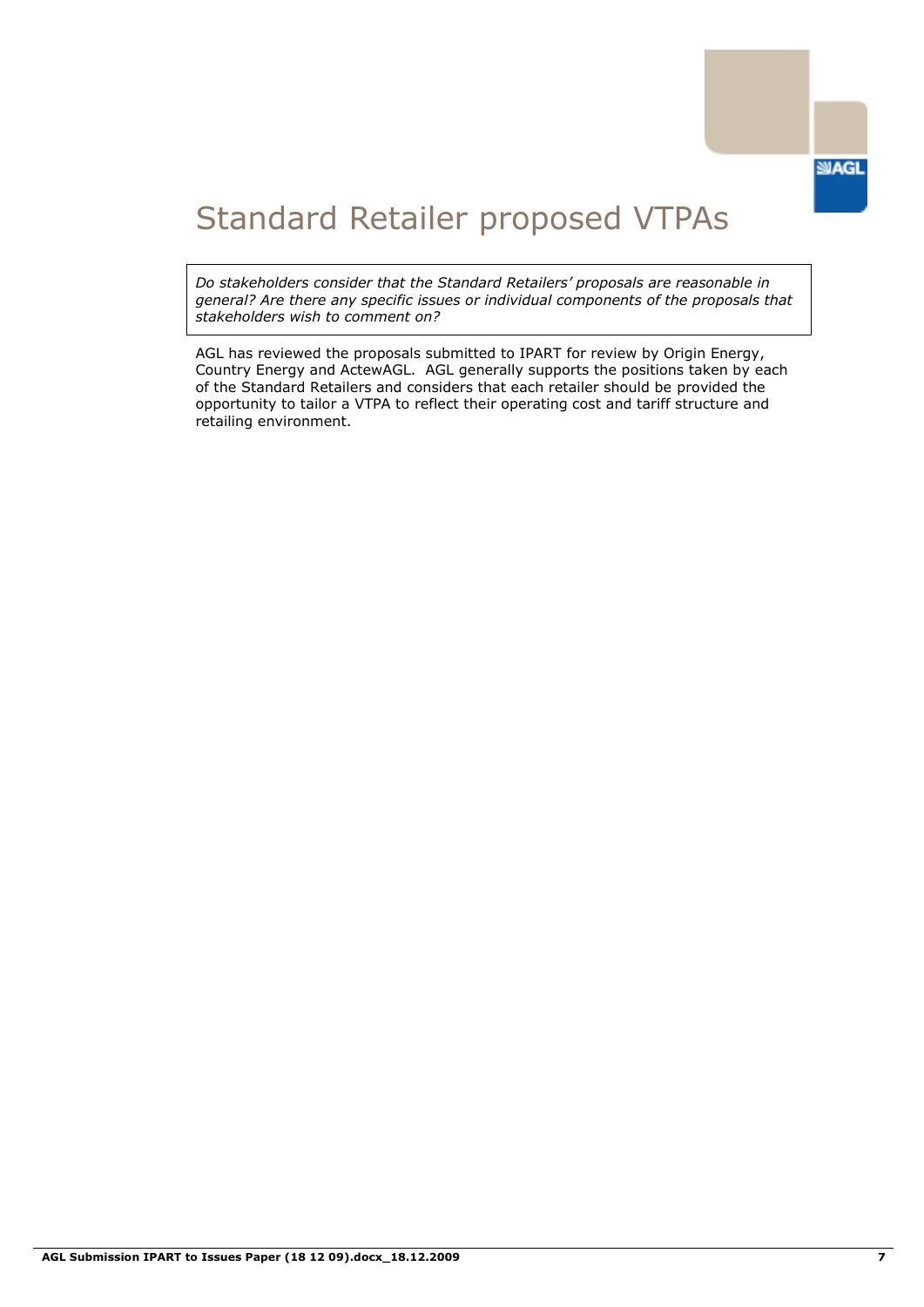

## Setting regulated tariffs

### **How should regulated tariffs be set?**

*Does a WAPC best meet the objectives for this review? Are there enhancements that can be made to the current approach?*

*Is there any evidence to suggest that a WAPC is inappropriate? Are there other approaches to setting retail tariffs that IPART should consider?*

A weighted average price cap on the "retail component" with full pass through of network charges and market based costs referable to any regulatory changes such as the Carbon Pollution Reduction Scheme *(CPRS)* should be adopted as the form of regulation for the next 3 years. It is AGL"s experience that in markets at a similar stage of competitive development to NSW this approach provides standard retailers with the flexibility to:

- appropriately rebalance tariffs;
- unwind any remaining cross subsidies that are not sustainable in a competitive market; and
- ensure that any network price signals (with respect to demand management) flow through to customers.

This form of price regulation will best meet the objectives for this review by allowing retailers the flexibility to maintain cost reflective tariffs, as a transitional approach to de-regulation.

AGL continues to support this light-handed form of regulation, and does not believe there is any benefit in introducing another approach. AGL cannot see the benefit in moving away from a WAPC approach and that the current approach has been generally accepted by the Standard Retailers.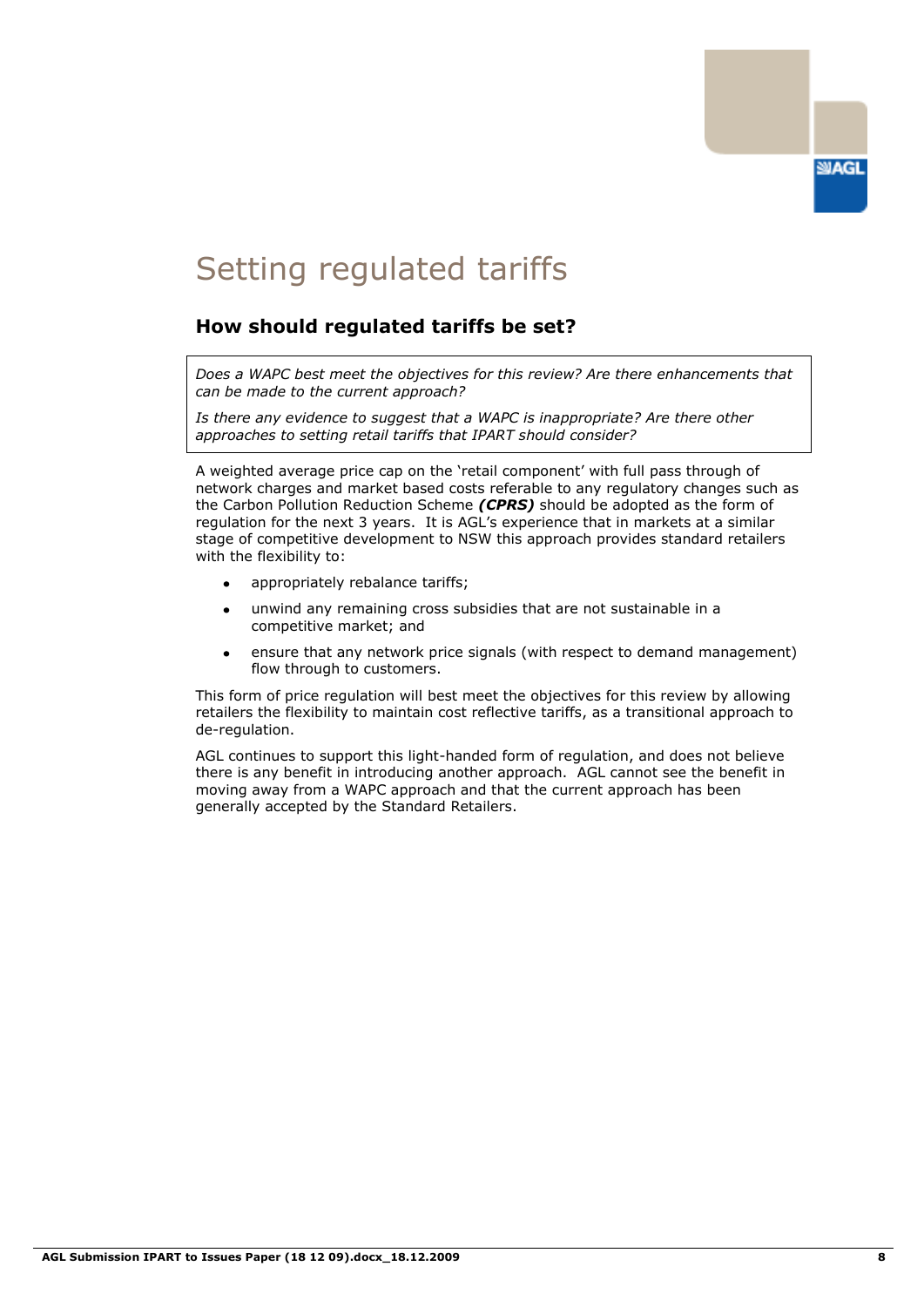

## Risks and Uncertainties

#### **How should the risks and uncertainties be addressed?**

*Should IPART accept the Standard Retailers' proposal to pass network charges through to customers?*

In order to adequately address the risks and uncertainties in retailing gas and in order to meet the policy objectives of removing customer reliance on regulated tariffs it is essential that network charges are passed directly through to customers. As noted previously, the ability by Standard retailers to pass through network costs will ensure that any network price signals flow through to customers.

What is the most appropriate way to address uncertain costs associated with national *climate change measures in the new VTPAs?*

*If the Standard Retailers set retail prices based on their own forecasts of CPRS permit costs, should this forecast ever be reconciled with the actual costs of permits?*

As outlined in AGL"s proposal, there is still a significant degree of uncertainty attached to the final form or the CPRS and therefore the impact the CPRS will have on the cost structure of gas retailers. Further, once the CPRS is finalised, there will remain a significant degree of difficulty attached to forecasting the Australian Emissions Unit *(AEU)* price, which will be a key assumption in forecasting the additional costs incurred by retailers.

AGL has proposed provisions in the revised VTPA that will permit sufficient flexibility to account for this uncertainty while ensuring there is provision for oversight that will provide IPART, consumers and the government with a level of comfort as to the appropriateness of the pass-through amount.

Furthermore, AGL considers that there is likely to be sufficient transparency in the actual carbon price and the forecast carbon price incorporated in the default tariffs and that if it a material variance is apparent, AGL will consult with IPART on any required adjustments.

*Is the Standard Retailer the only party who should trigger special circumstances and a review of re-opening of a VTPA?*

*How should IPART conduct a review of an application for a special circumstance price change?*

*Should there be a materiality threshold to trigger a special circumstances review? And if so, what should that threshold be?*

Pass through arrangements, such as a special circumstances price change are extremely important in regulatory price review decisions to ensure the continued feasibility of a retailing business in the event that an unforeseen significant market event occurs.

A request for a pass-through should be a commercial decision of the individual retailer, who is best placed to determine if the pass-through amount warrants recovering via tariff adjustment, and is also best placed to trigger a review whether a special circumstances event or a re-opening of the VTPA.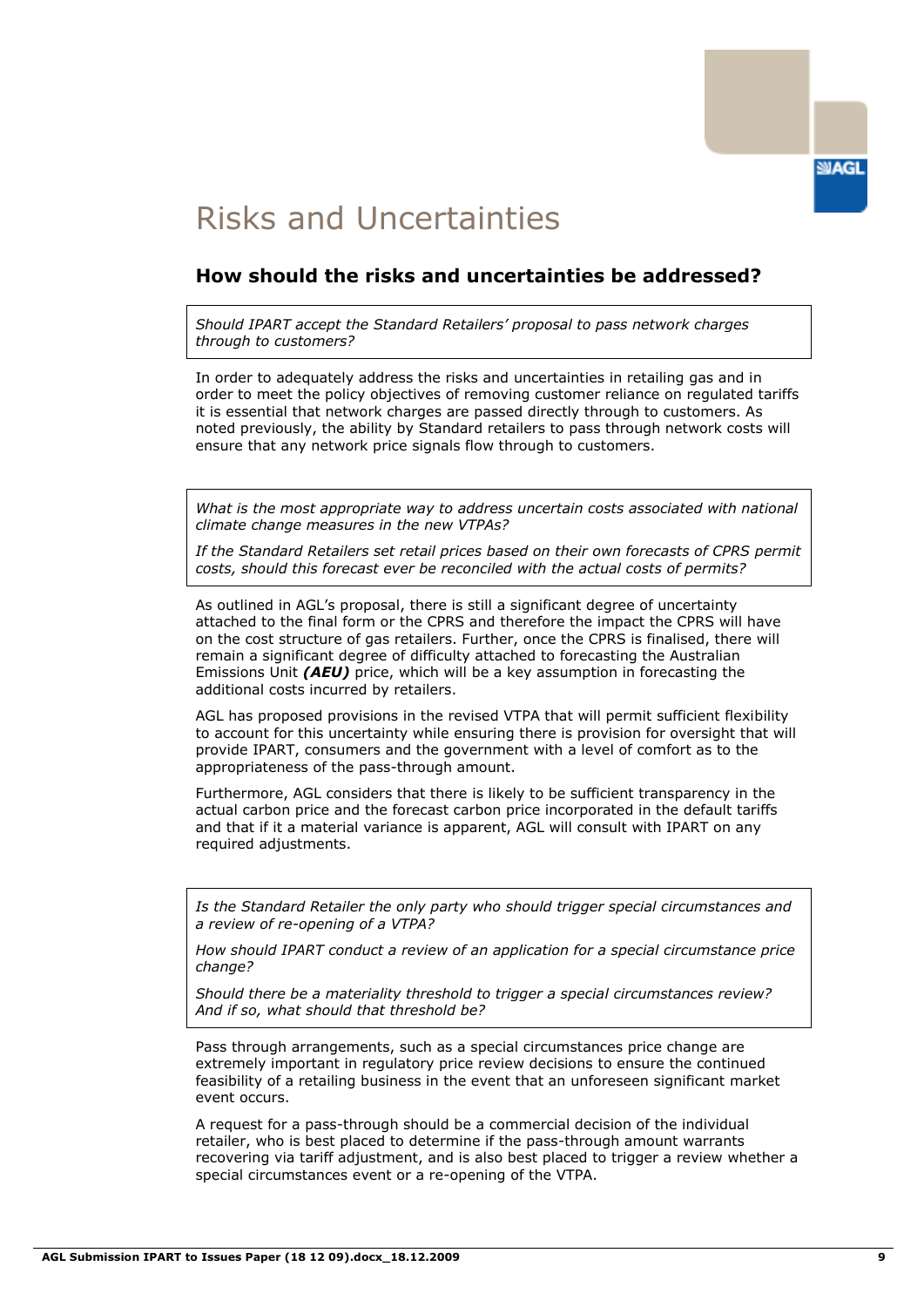

VTPA arrangements are, in nature, a light-handed pricing arrangement which, from time to time may result in a small mismatch of costs/revenue to the retailer. It is AGL"s experience that a retailer will only seek to recover additional costs via a special circumstance price change where the unexpected increase in costs is significantly substantial making the costs impossible to absorb.

AGL consider the current process for review of an application for a special circumstance price change is appropriate and does not require modification.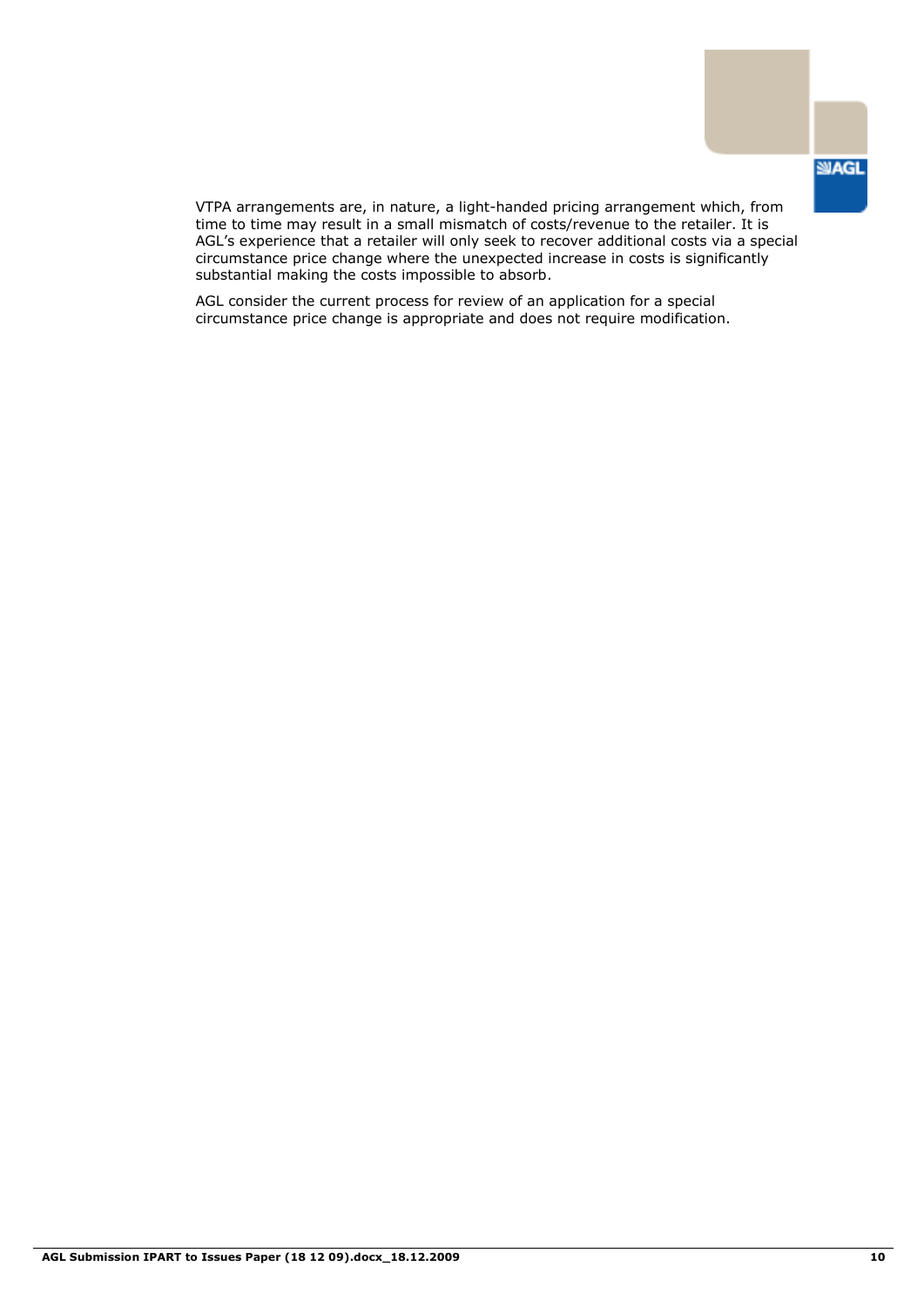## The efficient costs of gas supply

#### **Assessing wholesale gas costs**

*Have there been any significant changes to retail business activities since the 2007 review? And if so, what are the implications for wholesale gas costs?*

*Is IPART's proposed approach to assessing wholesale gas costs for the 2010 review appropriate? If not, what are the alternative approaches?*

As noted in AGL"s VTPA proposal, AGL has entered into a number of long term gas supply agreements, where prices have been recently set either through negotiation or arbitration. AGL has taken into account the changes in wholesale gas costs resulting from the recent contract re-negotiations for the forthcoming regulatory period, including an amount commensurate with the market operational risk likely to be incurred by a gas retailer in NSW.

The most significant changes to gas retail business activities since 2007 has been the planned introduction of the Short term trading market *(STTM)* in 2010 and the CPRS in 2011. Both will bring about significant market operating risks to gas retailers. There has also been an increase in the export of LNG, which, in the future is very likely to have an effect on local wholesale gas prices due primarily to offshore demand and export parity pricing.

AGL generally supports the approach adopted by IPART to review wholesale gas costs. As outlined in AGL"s proposal, gas retailers take a portfolio approach to their gas supply and contracting arrangements – retailers do not enter into specific supply arrangements to service a specific customer segment. This can create some difficulty in allocating a wholesale gas cost to a particular customer segment. While AGL is strongly of the view that wherever possible, publicly available information sources should be used to assist in determining a benchmark delivered gas cost, AGL has provided confidential information to IPART to assist in its review.

### **Retail operating costs and retail margin**

*Have there been any significant changes to retail business activities since the 2007 review? And if so, what are the implications for retail operating costs?*

*Are previous retail operating cost analyses and benchmarks a valid starting point? If not what are the alternative approaches?*

*Have there been any significant changes to retail business activities since the 2007 review? And if so, what are the implications for the retail margin?*

AGL strongly supports the use of publicly available benchmarks as a valid starting point for any retail operating cost and margin analysis to be undertaken by IPART. AGL considers the operating cost benchmark set by IPART in the 2007 electricity retail price review would provide a reasonable starting point, provided appropriate adjustments are made to take into consideration any changes in operating environments (both internal and external) that have occurred since the original benchmark data was complied. Utilising benchmark data where possible provides a greater level of consistency across regulatory reviews.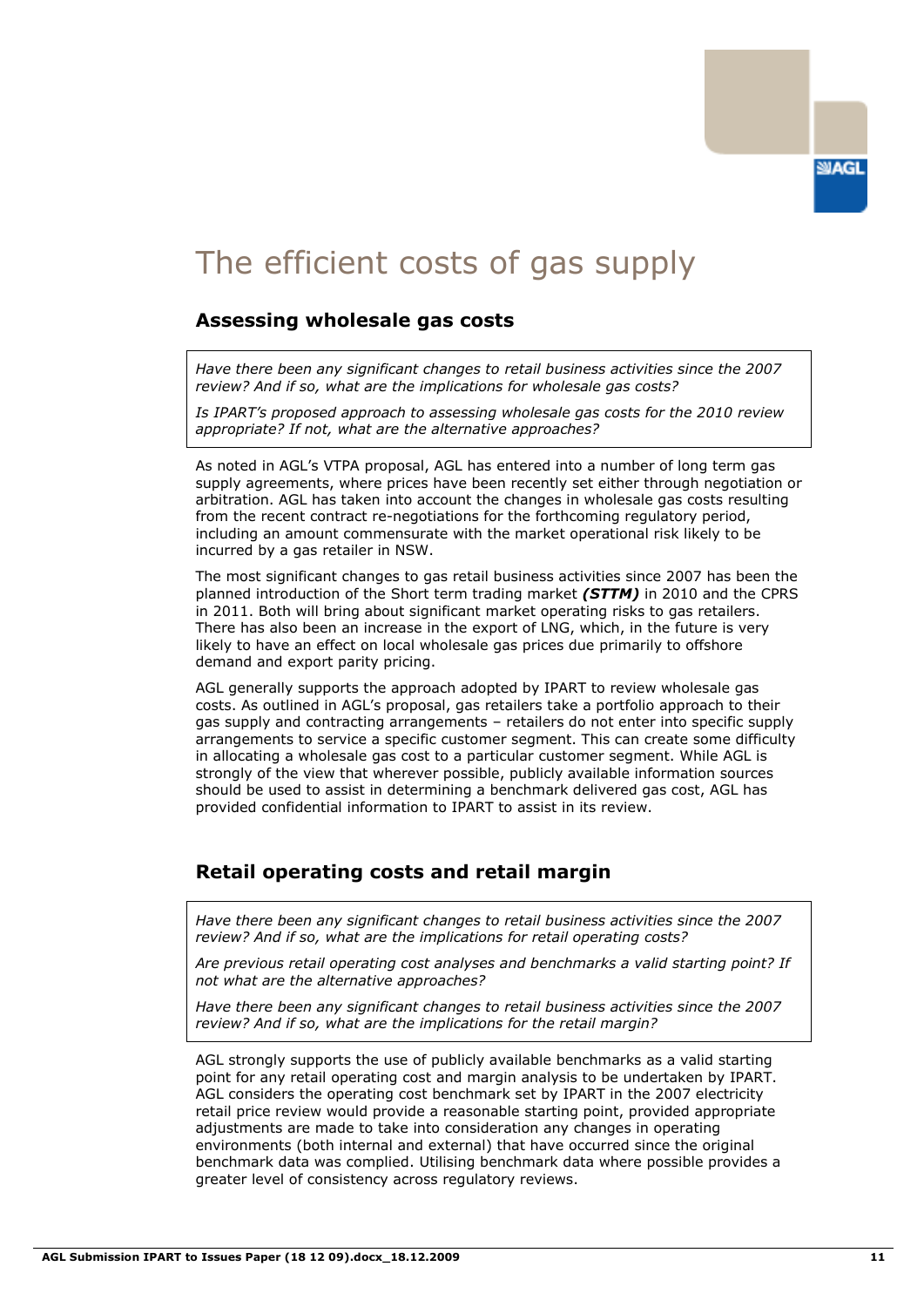The following are some areas that AGL suggests would need to be considered in adjusting existing benchmark data for this review:

- the implementation of the CPRS will necessitate a degree of increased operating cost, including pre-implementation set up costs and post implementation ongoing maintenance;
- administration costs associated with the introduction of, and obligations imposed on retailers by the STTM; and
- increased requirement for assistance programs for customers in financial hardship, especially in the current environment and increasing energy prices. Contact centre operations will require greater resourcing for detailing to customer assistance, in addition to the likeliness of increases in bad debts.

AGL would be willing to assist IPART in determining an appropriate retail operating cost benchmark that will incorporate the above changes. AGL has also provided information to IPART in its VTPA proposal on appropriate benchmark ranges.

Can the supply of gas be considered an essential service? If not, to what extent are *the risks inherent in gas retailing different to those in electricity?*

*To what extent, if any, are the risks inherent in retailing gas in NSW different to those in other jurisdictions?*

Retailing gas in NSW carries risks that are not common to other jurisdictions. As outlined in AGL"s proposal, the current operating arrangements between gas retailers and network operators in NSW result in costs and risks not experienced in other jurisdictions, such as the requirement on AGL to settle its distribution network charges on a more frequent basis than most jurisdictions / fuels /  $2<sup>nd</sup>$  tier gas suppliers in NSW. This requires AGL to fund greater working capital requirements.

*Is IPART's proposed approach to assessing the retail margin for the 2010 review appropriate? If not, what are the alternate approaches?*

AGL"s views on whether the margin analysis proposed is appropriate will be reliant on the extent to which the identified risks are adequately addressed in the wholesale gas cost, the retail operating cost and the form of price control (e.g. permitting direct pass through of network charges and carbon charges).

We note that Strategic Finance Group *(SFG)* are utilising three approaches to determine a range for the retail margin allowance – the bottom-up approach, the expected returns approach and benchmarking.

There are a number of alternative approaches that can be adopted to establish an appropriate level of retailer margin. AGL generally supports a retail margin based on a percentage of total sales, however would support the SFG approach subject to the use of relevant industry data for benchmarking and an appropriate WACC.

Irrespective of the approach, the level of margin must be sufficient to attract new entrant retailers and the calculation should be transparent. Low retail margins are a significant impediment to developing competition and to future investment in generation capacity. AGL has proposed a retail margin of between 6.5% and 8% would be appropriate for a Standard retailer in NSW. These margins are considered reasonable for the risk profile of retailing energy and are not inconsistent with retail margins considered in other jurisdictions.